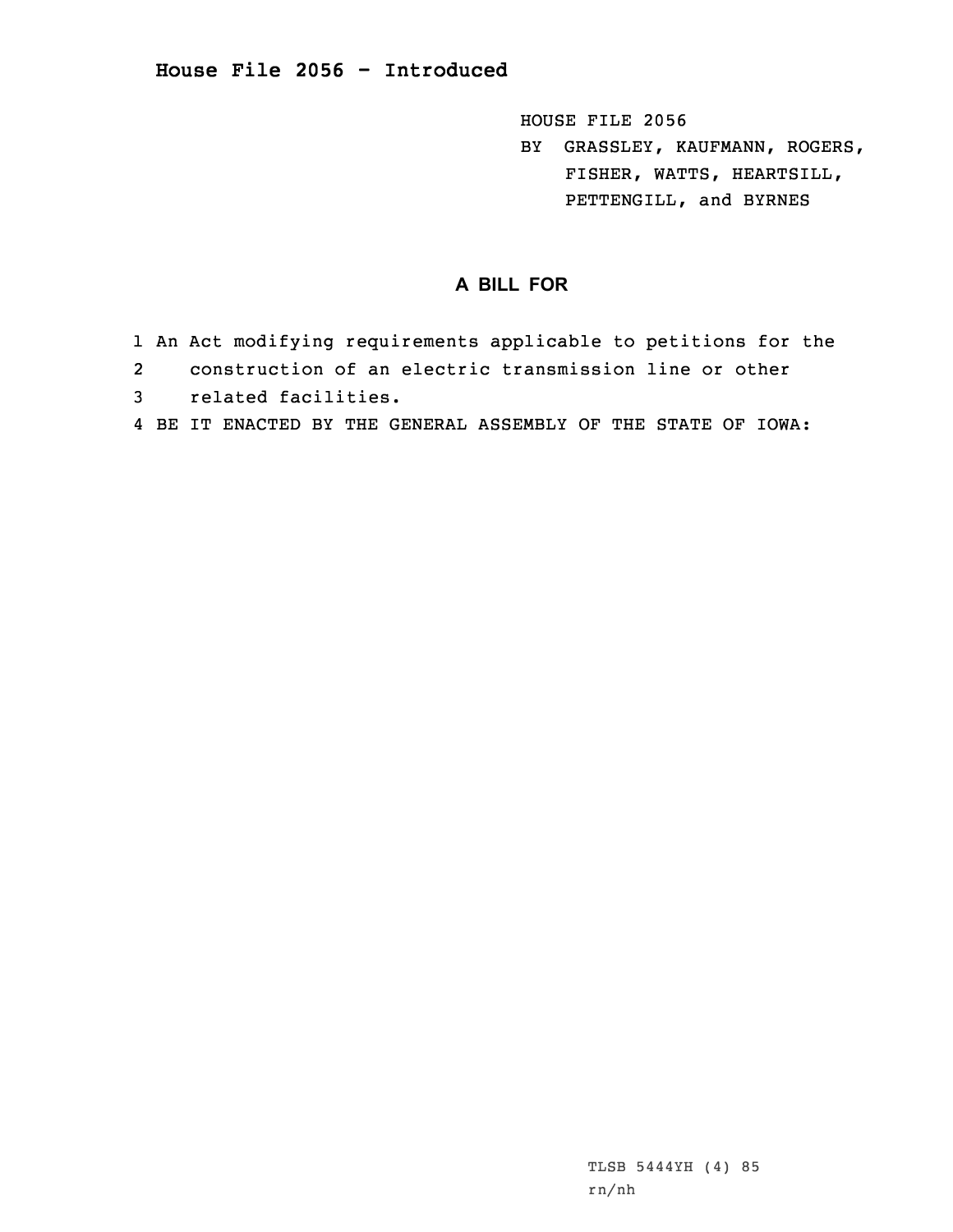1 Section 1. Section 478.2, Code 2014, is amended by adding 2 the following new subsection:

 NEW SUBSECTION. 5. In the event <sup>a</sup> petition objecting to the proposed project is presented at the informational meeting containing <sup>a</sup> minimum of two hundred fifty signatures from individuals residing in any county affected by the proposed project, any resident signing the petition shall be allowed to present their perspective regarding the proposed project at the meeting. The resident shall be allotted the same amount of time for such presentation as is allotted to the person seeking the franchise for <sup>a</sup> new transmission line. For the purposes of this subsection, the two hundred fifty-signature requirement shall apply cumulatively across county lines to include or encompass individuals residing in any county affected by the proposed project.

16 Sec. 2. Section 478.15, unnumbered paragraph 1, Code 2014, 17 is amended to read as follows:

 Any person, company, or corporation having secured <sup>a</sup> franchise as provided in this chapter, shall thereupon be vested with the right of eminent domain to such extent as the utilities board may approve, prescribe and find to be necessary for public use, not exceeding one hundred feet in width for right-of-way and not exceeding one hundred sixty acres in any one location, in addition to right-of-way, for the location of electric substations to carry out the purposes of said franchise; provided however, that where two hundred <sup>K</sup> <sup>V</sup> lines or higher voltage lines are to be constructed, the person, company, or corporation may apply to the board for <sup>a</sup> wider right-of-way not to exceed two hundred feet, and the board may for good cause extend the width of such right-of-way for such lines to the person, company, or corporation applying for the same. The burden of proving the necessity for public use shall be on the person, company, or corporation seeking the franchise. In establishing the necessity for public use, the person, company, or corporation seeking the franchise shall

LSB 5444YH (4) 85

-1-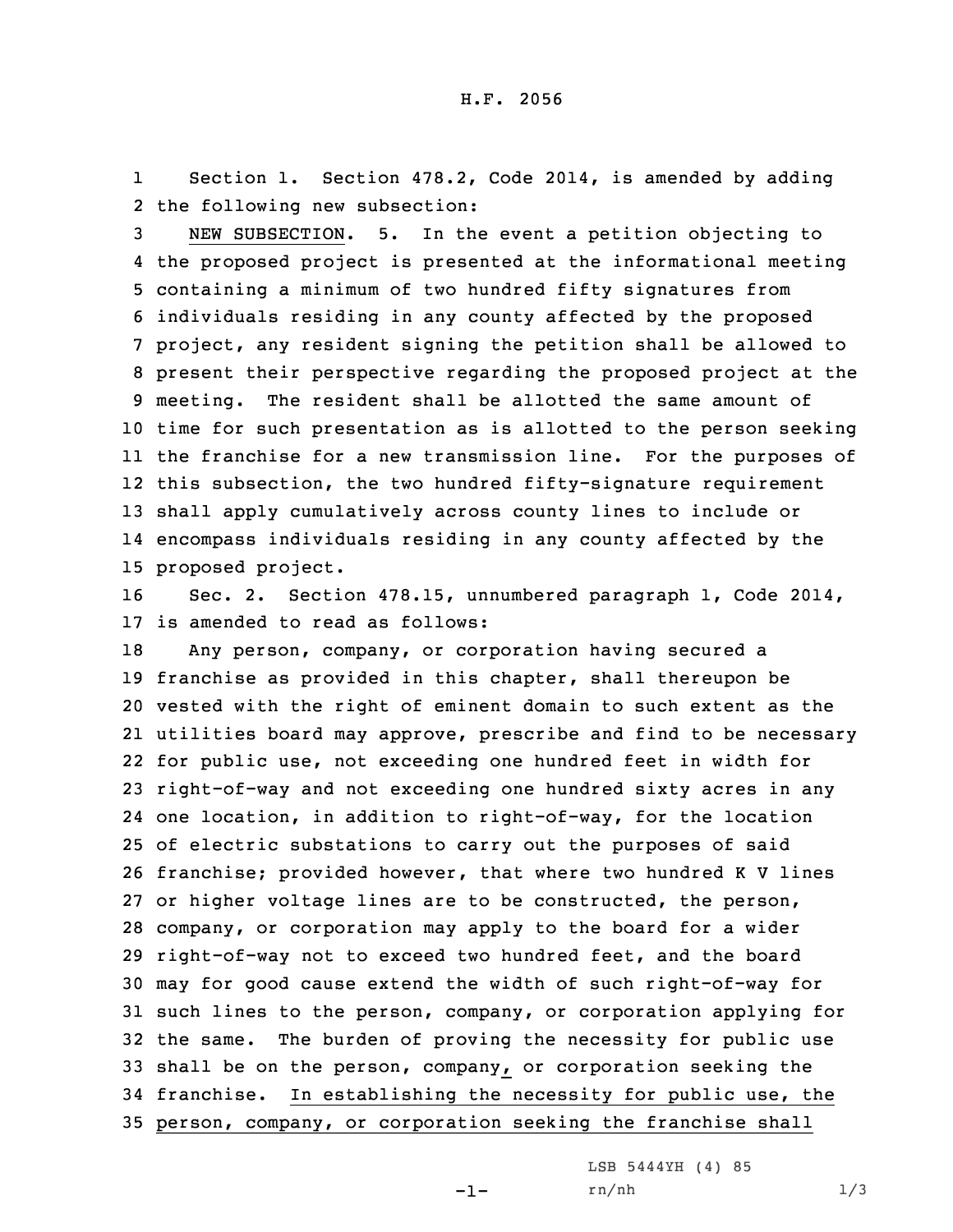H.F. 2056

 demonstrate and certify, among other factors, that <sup>a</sup> minimum of twenty-five percent of the electricity transmitted over or by the transmission line or other facility will be used or consumed within this state. <sup>A</sup> homestead site, cemetery, orchard or schoolhouse location shall not be condemned for the purpose of erecting an electric substation. If agreement cannot be made with the private owner of lands as to damages caused by the construction of said transmission line, or electric substations, the same proceedings shall be taken as provided for taking private property for works of internal improvement. 12EXPLANATION

13 **The inclusion of this explanation does not constitute agreement with** 14**the explanation's substance by the members of the general assembly.**

15 This bill relates to and modifies requirements applicable to 16 petitions for the construction of an electric transmission line 17 or other related facilities.

 Currently, Code section 478.2 requires an informational meeting to be held after <sup>a</sup> petition is filed requesting <sup>a</sup> franchise to erect, maintain, and operate an electric transmission line and related structures or facilities. The bill requires that, in the event <sup>a</sup> petition objecting to the proposed project is presented at the informational meeting containing <sup>a</sup> minimum of 250 signatures from residents residing in any county affected by the proposed project, any resident signing the petition shall be allowed to present their perspective regarding the proposed project for the same amount of time allotted the person seeking the franchise for <sup>a</sup> new transmission line. The bill provides that the 250-signature requirement shall apply cumulatively across county lines to include and encompass individuals residing in any county affected by the proposed project.

33 Current law also requires any person, company, or 34 corporation which seeks to acquire or utilize property pursuant 35 to eminent domain in relation to <sup>a</sup> project to construct an

 $-2-$ 

LSB 5444YH (4) 85 rn/nh 2/3